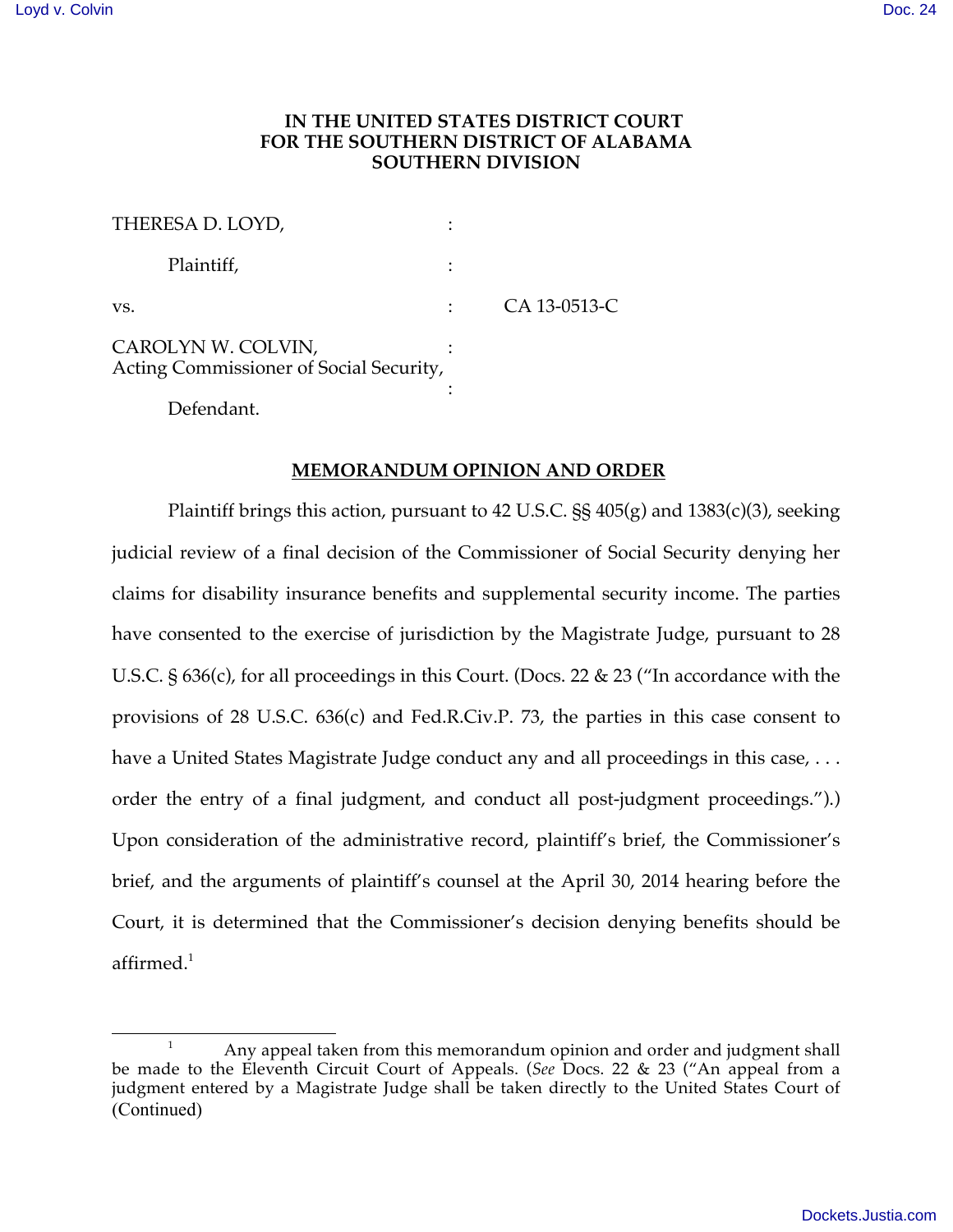Plaintiff alleges disability due to a history of a cerebrovascular accident, migraine

headaches, backache, and a history of substance abuse. The Administrative Law Judge

(ALJ) made the following relevant findings:

 $\overline{a}$ 

**1. The claimant last met the insured status requirements of the Social Security Act through June 30, 2011.**

**2. The claimant has not engaged in substantial gainful activity since October 16, 2010, the alleged onset date (20 CFR 404.1571** *et seq.***, and 416.971** *et seq.***).**

**3. The claimant has the following severe impairments: history of cerebrovascular accident, migraine headaches, backache, and history of substance abuse (20 CFR 404.1520(c) and 416.920(c)).**

. . .

A review of the record discloses the claimant's hospitalization in October 2010, with the discharge summary citing the claimant's assessed sensory motor lacunar stroke affecting the left side of her body, as well as additional assessments of hypertension, tobacco abuse, history of asthma, history of migraine<sup>[5]</sup> in the past, and history of anxiety. Notations indicated that the claimant had experienced a three-day history of leftsided weakness and mild dysarthria prior to hospitalization, but that, during hospitalization, her dysarthria resolved and she made significant progress in muscle strength. An MRI of the brain illustrated two adjacent recent lacunar infarcts, and carotid duplex studies showed mild to moderate plaquing at the level of the common carotid arteries bilaterally. Further, there was Doppler evidence suggesting 50-69% diameter stenosis of both proximal internal carotid arties, with both vertebral arteries having normal antegrade flow.

Notations from Mobile County Health Department from October 26, 2010, disclosed that the claimant had experienced back pain for the previous three days and needed a refill of Soma. She was assessed with anxiety, backache, and lacunar stroke. During examination, while tenderness to palpation was noted, no sensory exam abnormalities were detected; no dysfunction in motor examination was observed; no coordination/cerebellum abnormalities were noted; and normal reflexes

Appeals for this judicial circuit in the same manner as an appeal from any other judgment of this district court."))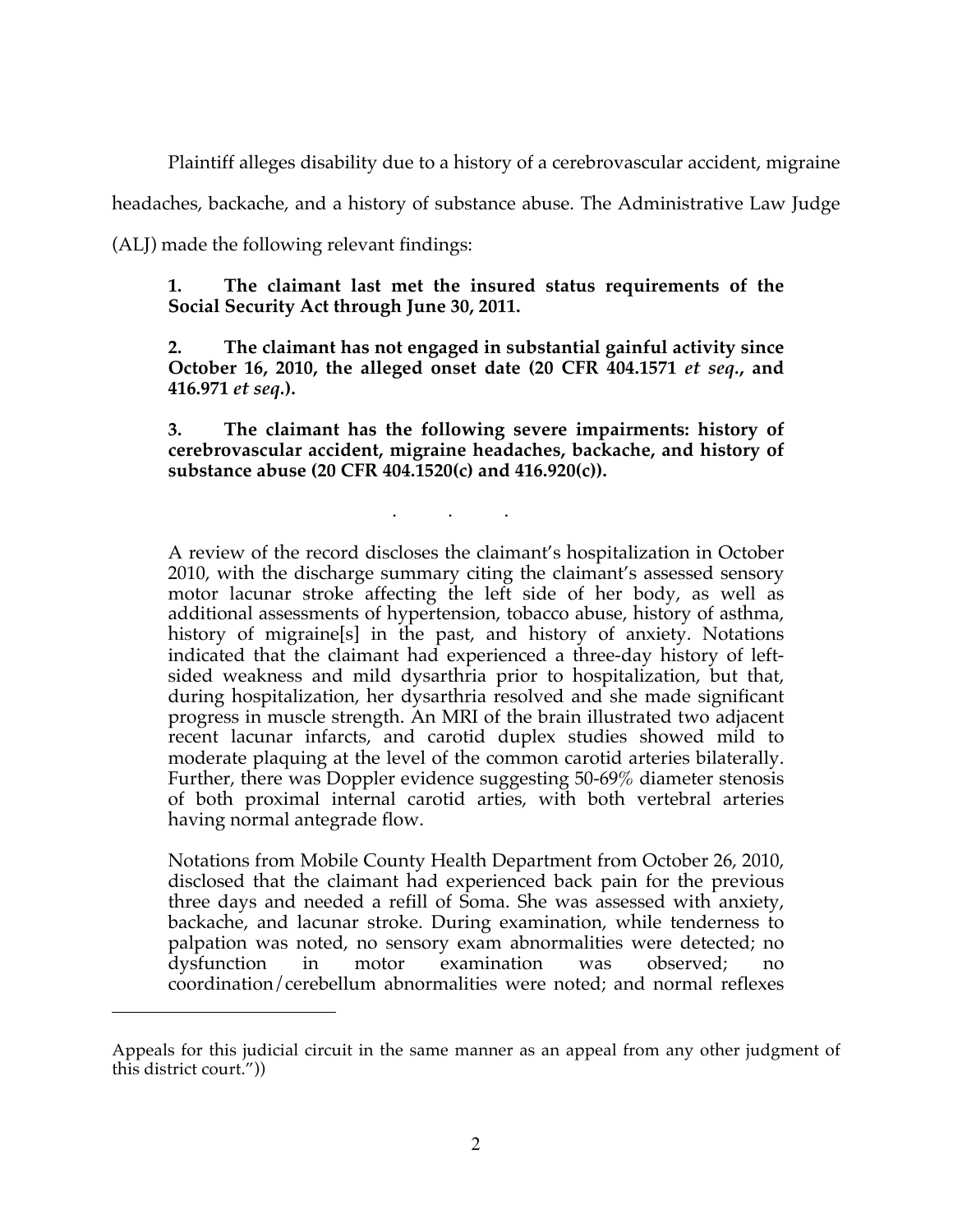were detected. The claimant returned to the health department on November 15, 2010, with notations indicating that her stroke symptoms were resolving and that she had equal grip bilaterally. Notations further indicated that the claimant was not taking medication. At a visit to the Mobile County Health Department on February 14, 2011, examination illustrated sound distortions in the claimant's speech, reduced motor strength on the left side, incoordination of the left side during coordination/cerebellum examination, and limited balance. She was assessed with observed combined systolic and diastolic elevation, backache, and right hemispheric stroke. Medication refills were given. The claimant returned for treatment on March 1, 2011, with assessments of headache syndrome and left hemisphere stroke being made.

At a visit to the Mobile County Health Department on April 13, 2011, the claimant received assessments of anxiety, observed combined systolic and diastolic elevation, asthma, backache, and continuous nicotine dependence. Medications were administered and refills of prescription medications obtained. The claimant was assessed with backache and stroke syndrome at a visit on June 13, 2011, with it also being noted that she presented for a repeat prescription for medication. Treatment notations dated October 3, 2011, disclosed that . . . examination of [the claimant's] musculoskeletal system was normal; her motor examination demonstrated no dysfunction; and no coordination/cerebellum abnormalities were noted. She was diagnosed with classic migraine, anxiety, and backache, and she obtained medication refills. The claimant was evaluated on February 2, 2012, at the Mobile County Health Department and was observed to have pain with palpation of the lower lumbar spine. However, motor examination demonstrated no dysfunction and no coordination/cerebellum abnormalities were noted. Assessments included classic migraine, backache, headache syndromes, and primary insomnia, and medication refills were obtained. On February 28, 2012, the claimant underwent imaging of the cervical spine that reflected well preserved disc spaces, no anterior soft tissue swelling, and normal alignment and contour of the vertebrae with minimal spurring anteriorly at the C5 level. Additionally, no acute fracture or dislocation was appreciated. Imaging of the claimant's lumbar spine illustrated minimal spurring; no compression fracture or subluxation; and either a small intervertebral disc herniation or Schmorl's node at the superior endplate of the L2 level.

At a consultative neurological evaluation with Ilyas A. Shaikh, M.D., in April 2011, the claimant complained of neck and back pain, as well as leftsided weakness. Examination of the spine disclosed no tenderness to palpation and a fairly normal range of motion. During neurological examination, the claimant did not demonstrate any dysarthria, dysphasia, or dysphonia; her face was bilaterally symmetrical. The claimant's motor strength was bilaterally symmetrical and 5/5 to abduction, adduction, flexion, and extension of the upper and lower extremities, despite her demonstration of poor effort on the left side. Physical examination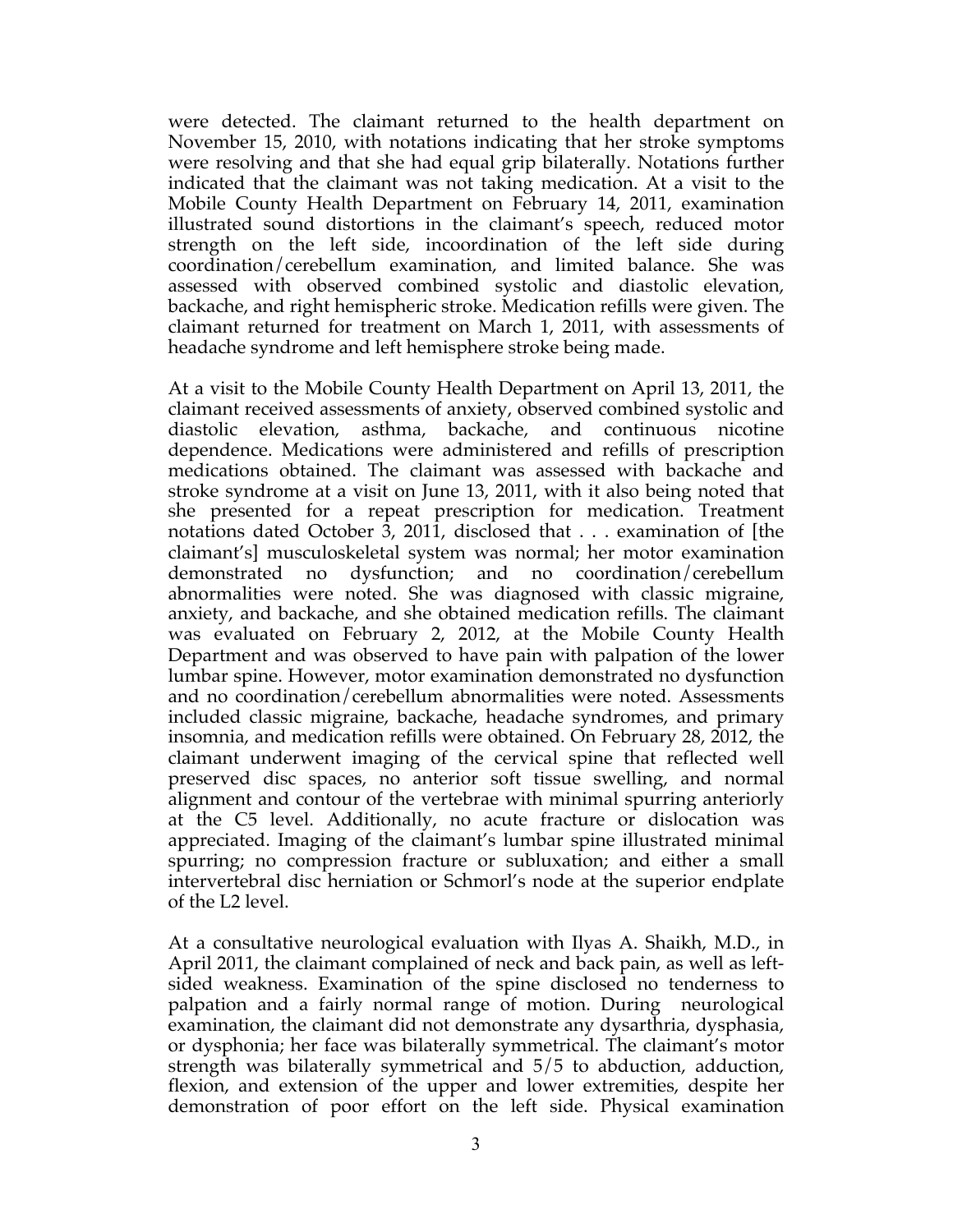disclosed no rigidity or spasticity. Additionally, the claimant's fine motor skills were normal; she was able to make a fist and oppose her thumb to her fingers; and she was able to turn the doorknob and tie her shoelaces. Dr. Shaikh also noted that the claimant's grip strength was 5/5 and bilaterally symmetrical; her sensations were intact; her Romberg was negative; her cerebellar functions were intact by finger-nose-finger, finger tapping, and rapid alternate movements; her deep tendon reflexes were 2+ bilaterally at the biceps, triceps, brachioradialis, knees, and ankles; and her toes were down going and there was no clonus. Regarding gait/station, the claimant was able to stand on her heels and toes and her tandem gait was *mildly* compromised. According to Dr. Shaikh, the claimant showed poor effort in touching the fingers to the toes and she limped and favored her left leg. However, the claimant did not use any hand held assistive device and had a normal association of arm swings. Dr. Shaikh's diagnostic impression consisted of history of back pain, history of left-sided weakness, and history of headaches (probably migraine in nature). In comments, Dr. Shaikh noted that the claimant had been treated for mild left-sided weakness related to her lacunar sensory motor infarct and that, despite neurological examination being fairly normal, she continued to demonstrate left-sided weakness and to experience migraine headache, as well.

. . .

In June 2011, Kenneth Sherman, M.D., [the] treating source associated with Mobile County Health Department, completed a physical capacities evaluation in which he referenced the claimant's multiple TIA's and stroke. Dr. Sherman opined that the claimant could sit for four hours total during an entire eight hour day, could stand for three hours total during an eight hour day, and could walk for two hours total during an eight hour day. He further concluded that the claimant could continuously lift up to five pounds, could frequently lift six to ten pounds, could occasionally lift eleven to twenty pounds, and could never lift twenty-one pounds or more. According to Dr. Sherman, the claimant could frequently carry up to five pounds, could occasionally carry six to ten pounds, and could never carry eleven or more pounds. While Dr. Sherman indicated that the claimant could use her right hand for simple grasping, he reported that she could not use her left hand for simple grasping. Dr. Sherman opined that the claimant could use both hands for pushing and pulling of arm controls, but could not use either hand for fine manipulation. He additionally concluded that the claimant could use both feet for pushing and pulling of leg controls; could frequently bend; could occasionally crawl; and could never squat, climb, or reach. Finally, Dr. Sherman assigned the claimant a total restriction on exposure to dust, fumes, and gases; moderate restriction of activities involving being around unprotected heights and driving automotive equipment; and mild restriction of activities involving being around moving machinery and exposure to marked changes in temperature and humidity. In his clinical assessment of pain evaluation, Dr. Sherman concluded that the claimant's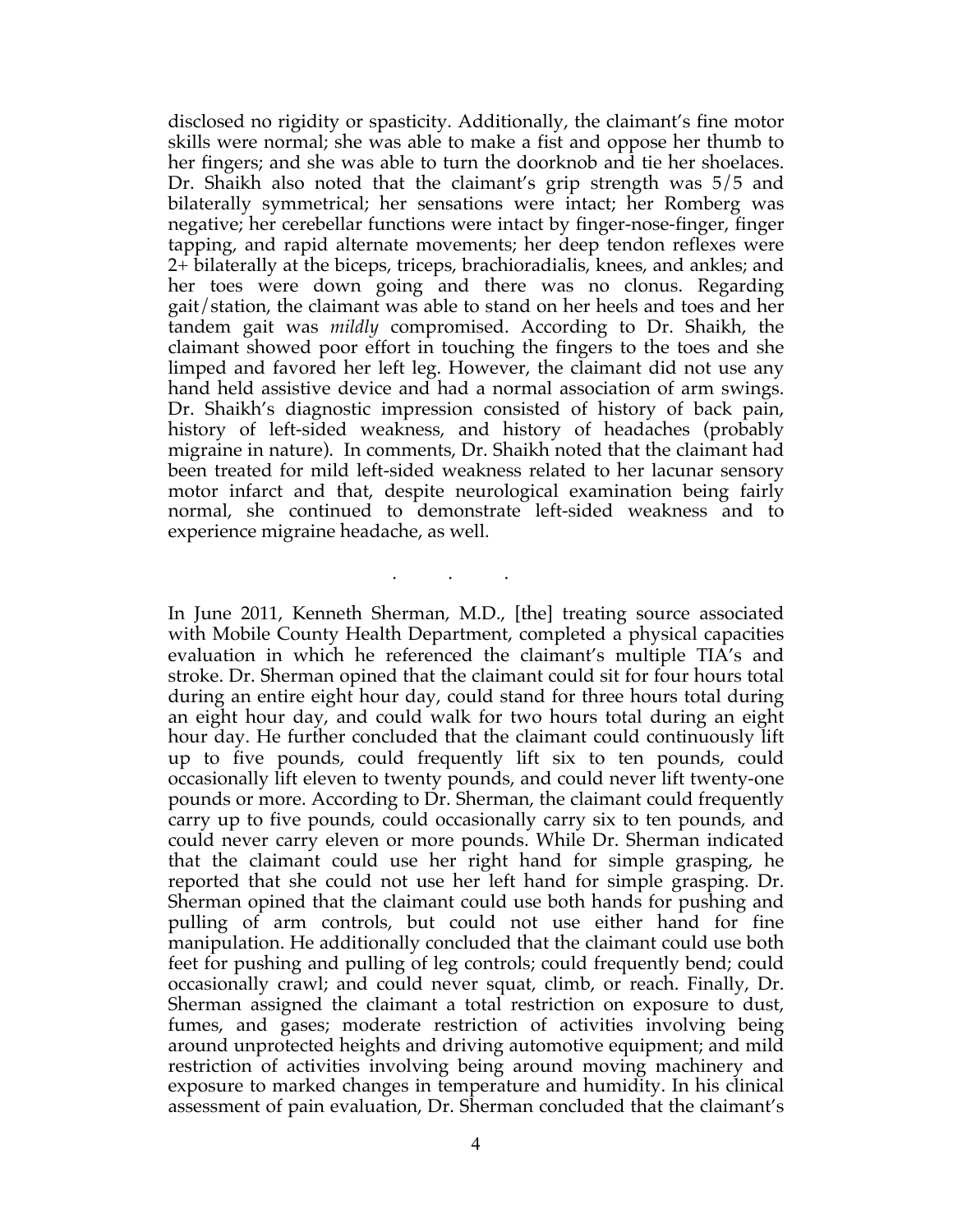pain was present to such an extent as to be distracting to the adequate performance of daily activities or work and that physical activity, such as walking, standing, bending, stooping, and moving of extremities, would greatly increase the claimant's pain to such a degree as to cause distraction from a task or total abandonment of the task. Further, Dr. Sherman indicated that medication side effects could be expected to be severe and to limit the claimant's effectiveness due to distraction, inattention, and drowsiness.

**4. The claimant does not have an impairment or combination of impairments that meets or medically equals the severity of one of the listed impairments in 20 CFR Part 404, Subpart P, Appendix 1 (20 CFR 404.1520(d), 404.1525, 404.1526, 416.920(d), 416.925 and 416.926).**

. . .

**5. After careful consideration of the entire record, the undersigned finds that the claimant has the residual functional capacity to lift and carry no more than twenty pounds occasionally and ten pounds frequently; to have unrestricted sitting, standing, and walking; to perform frequent fingering on the left; to frequently use foot controls on the left; to occasionally bend, stoop, crouch, and climb stairs/ramps; to never climb ladders, scaffolding, and ropes; to never kneel or crawl; to never work around unprotected heights or around dangerous equipment; to be able to understand [and] carry out simple, one or two step instructions; to be able to understand [and] carry out "detailed but uninvolved" written or oral instructions involving a few concrete variables in or from standardized situations; to avoid tasks involving a variety of instructions or tasks; to perform no work in crowds; to occasionally work around the public; and to frequently work around coworkers.** 

After careful consideration of the evidence, the undersigned finds that the claimant's medically determinable impairments could reasonably be expected to cause the alleged symptoms; however, the claimant's statements concerning the intensity, persistence and limiting effects of these symptoms are not credible to the extent they are inconsistent with the above residual functional capacity assessment. In making this finding, the undersigned has considered all symptoms and the extent to which these symptoms can reasonably be accepted as consistent with the objective medical evidence and other evidence, based on the requirements of 20 CFR 404.1529 and 416.929 and SSRs 96-4p and 96-7p. The undersigned has also considered opinion evidence in accordance with the requirements of 20 CFR 404.1527 and 416.927 and SSRs 96-2p, 96-5p, 96-6p and 06-3p.

. . .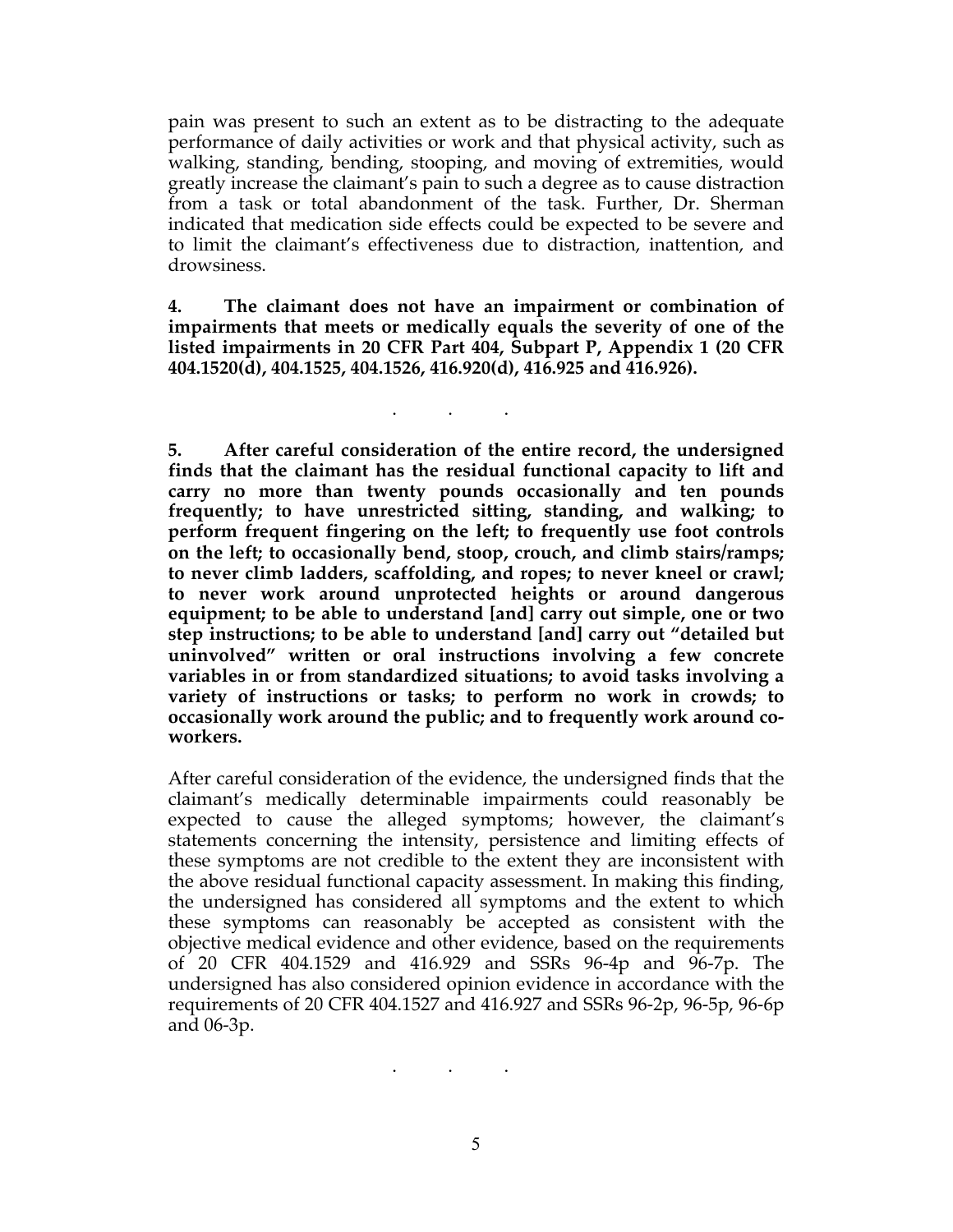The claimant was hospitalized in October 2010 with a sensory motor lacunar stroke affecting the left side of the body; however, during hospitalization, her dysarthria resolved and she made significant progress in muscle strength. The claimant presented for treatment to Mobile County Health Department from late October 2010 through late February 2012 on an intermittent basis for assessments of stroke/stroke syndrome, anxiety, backache, combined systolic and diastolic elevation, classic migraine, headache syndrome, asthma, continuous nicotine dependence, and primary insomnia. However, notations from Mobile County Health Department failed to indicate that the claimant experienced disabling or debilitating symptoms from either her stroke or from any other diagnosed condition. The undersigned finds that the objectively demonstrable evidence of record fails to support that the claimant is as impaired as she has alleged. The undersigned notes that no credible treating or consultative physician has opined that the claimant was disabled because of any physical or mental condition or from any resulting symptoms. Consultative evaluators of record failed to conclude that the claimant was precluded from work activity because of conditions or related symptoms; in fact, Dr. Starkey opined that the claimant's ability to understand, remember, and carry out simple/concrete instructions appeared adequate currently and that her ability to work independently versus with close supervision appeared adequate.

The undersigned cannot grant great weight to the findings of Dr. Sherman in his physical capacities evaluation, in that the credible, objective record, including his own records from Mobile County Health Department, do not support the limitations he placed on the claimant's sitting, standing, and walking, as well as lifting and carrying. Additionally, the undersigned references Dr. Sherman's citation of "multiple TIA's" in Exhibit 10F and finds no evidence in the current record, including notations of Dr. Sherman, that the claimant experienced any difficulty with such condition. The findings with respect to pain made in his clinical assessment of pain evaluation are not documented to such a degree in Dr. Sherman's own treatment notations from Mobile County Health Department (or in any other documentation of record). Dr. Sherman also referenced stroke as an impairment in his physical capacities evaluation. Regarding the claimant's cerebrovascular accident, notations from Mobile County Health Department from mid 2010 indicated that her stroke symptoms were resolving and that she had equal grip bilaterally. Only one notation from the health department documented abnormal physical findings regarding the claimant's post cerebrovascular accident, with the remainder failing to document ongoing difficulty related to stroke residuals. Further, the undersigned notes that a consultative evaluator with specialization in neurology, Dr. Shaikh, failed to conclude that the claimant experienced disabling or debilitating symptoms as a result of her stroke. Dr. Shaikh's neurological evaluation was thorough; his findings were primarily normal (with the exception of a mildly compromised tandem gait) and not indicative of an individual continuing to experience residual symptomatology related to a prior cerebrovascular accidence.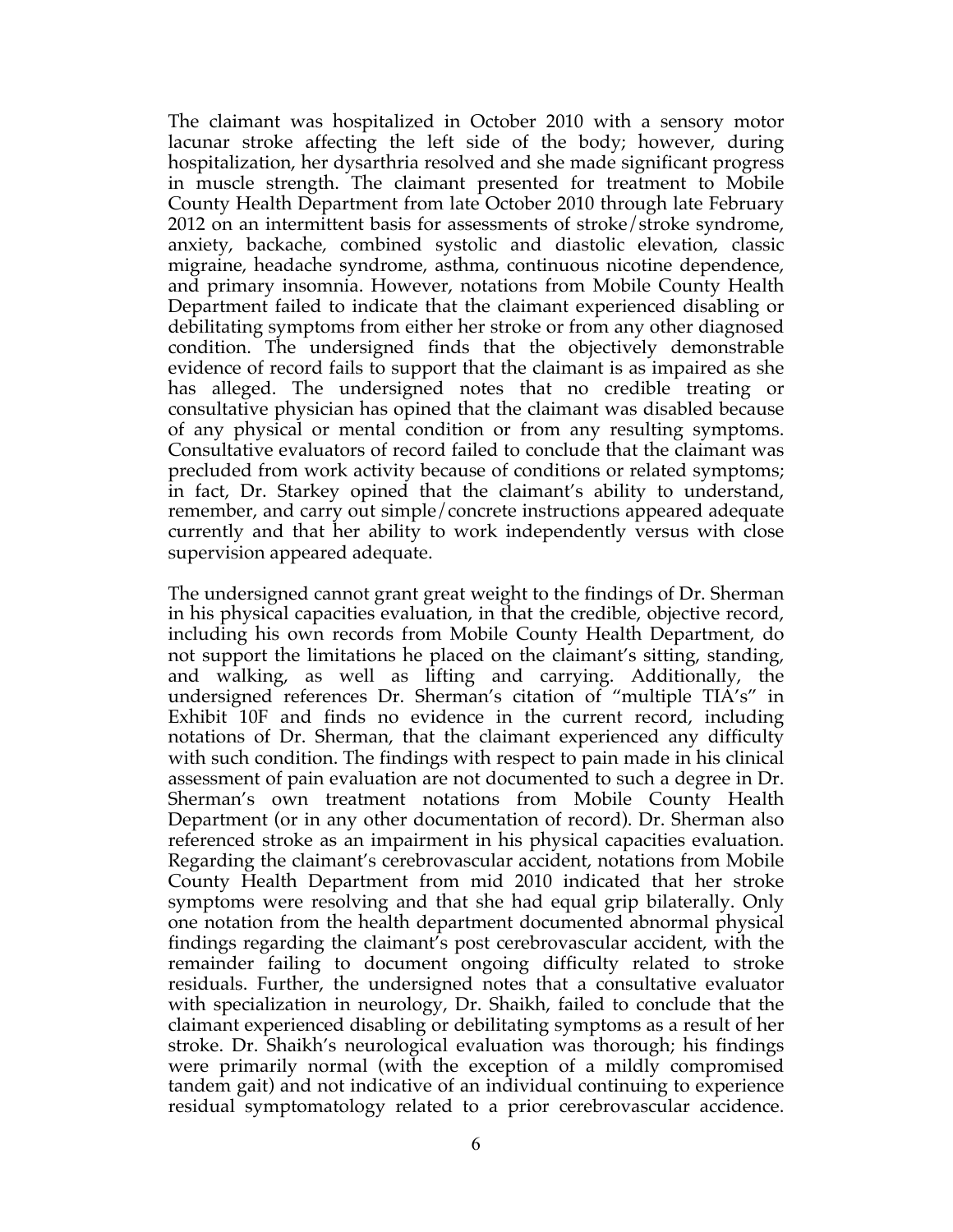Specifically, according to Dr. Shaikh, the claimant showed poor effort in touching the fingers to the toes and she limped and favored her left leg. However, he noted that she did not use any hand held assistive device and had a normal association of arm swings. He further noted that the claimant had been treated for *mild* left-sided weakness related to her lacunar sensory motor infarct. Regarding potential pain related impairments, the undersigned notes that Mobile County Health Department notations cited only an assessment of backache and reflected either normal musculoskeletal system findings or minimal abnormality; i.e., tenderness to palpation on one occasion and pain with palpation of the lower lumbar spine on another occasion. Imaging of the claimant's lumbar spine illustrated *minimal* spurring; no compression fracture or subluxation; and either a small intervertebral disc herniation or Schmorl's node at the superior endplate of the L2 level. During Dr. Shaikh's evaluation, examination of the claimant's spine disclosed no tenderness to palpation and a fairly normal range of motion. The claimant testified that she did not use a cane, braces, or splints.

Nothing in the record suggests that the claimant's impairments have been incapable of being alleviated or controlled with the proper and regular use of prescription and/or over-the-counter medications. Multiple notations from Mobile County Health Department revealed that the claimant presented for prescription medication refills. The claimant testified that Lyrica helped and that she took over-the-counter medications for headaches (which helped if she caught the headache before it got too bad). The objective record contains no evidence of the claimant's ongoing difficulties with side effects of medication, when taken as prescribed. The undersigned additionally finds that there is no objective documentation that the claimant's performance of daily activities has been substantially impaired due to her diagnosed conditions. Dr. Starkey noted that the claimant could feed, groom, bathe, and dress herself without assistance. Dr. Starkey further noted that the claimant could manage money, prepare meals, shop for groceries, use a phone, and drive an automobile without assistance. Dr. Starkey further noted that the claimant could manage money, prepare meals, shop for groceries, use a phone, and drive an automobile without assistance. Moreover, Dr. Starkey stated that the claimant required no assistance for completing any instrumental activities of daily living. At her hearing, the claimant testified that she drove, did the laundry, did grocery shopping, attended church, watched television, read, and played video games on the computer. There is no indication from hearing testimony that the claimant experienced difficulty with her left hand that impacted on her ability to play computer games. The claimant also testified that she received unemployment for about 1½ years total, and she indicated actively seeking work while receiving unemployment. Other than the claimant's hospitalization for cerebrovascular accident, it is noteworthy that documentation of record does not contain any inpatient hospitalizations for the claimant for any condition. The undersigned further recognizes the paucity of medical evidence in this case for complaints surrounding her impairments and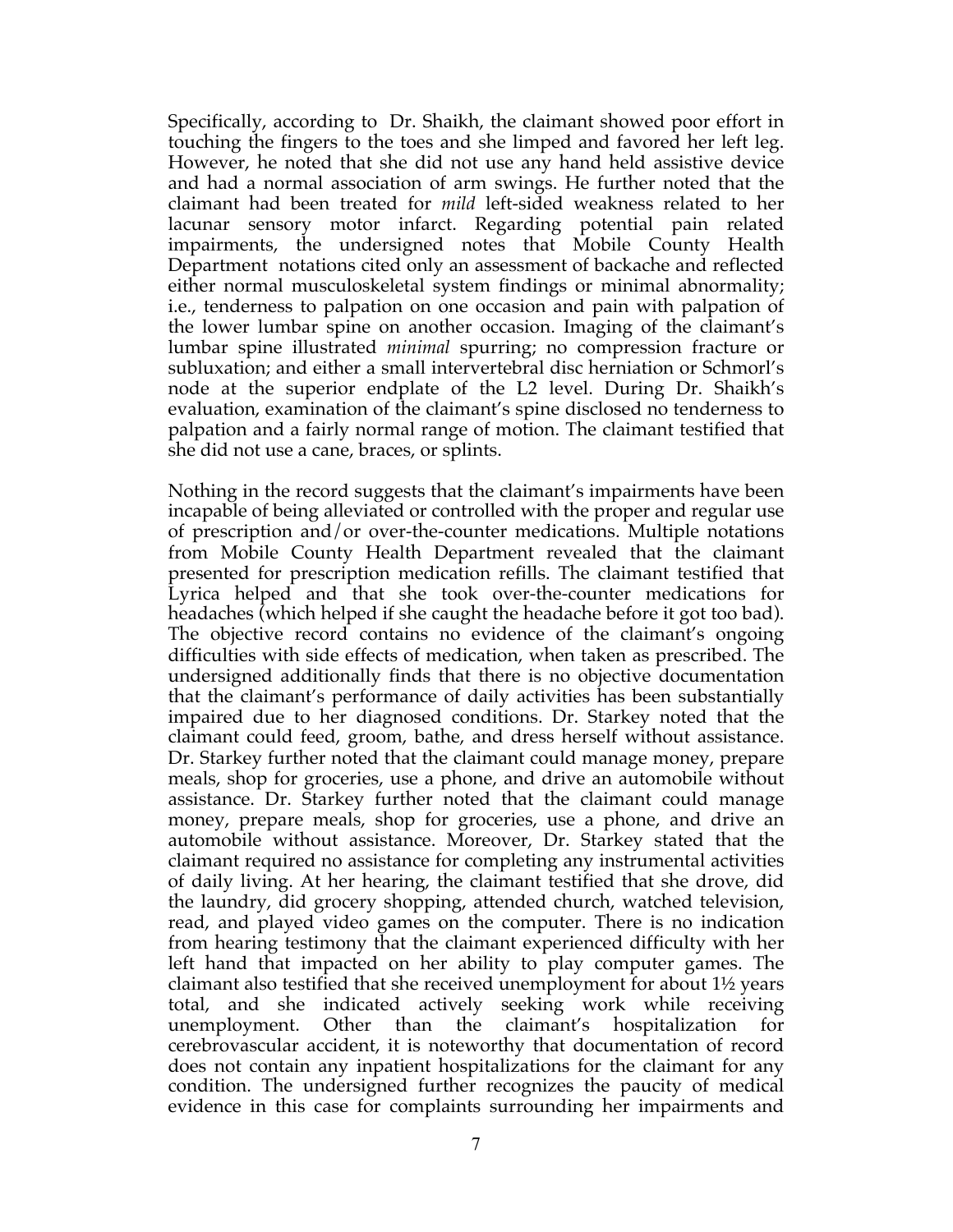finds it reasonable to assume that if the claimant were experiencing difficulties to a disabling degree, she would have presented to her physician for persistent, regular, and ongoing treatment.

The undersigned also notes that the claimant's clinical examination findings have often been found to be normal or minimally abnormal, and the objective diagnostic evidence of record has been sparse and/or not reflective of an individual experiencing debilitating or disabling symptoms. Imaging of the lumbar spine has been discussed in relation to the claimant's reports of backache. Imaging of the claimant's cervical spine reflected well preserved disc spaces, no anterior soft tissue swelling, and normal alignment and contour of the vertebrae with minimal spurring anteriorly at the C5 level. Additionally, no acute fracture or dislocation was appreciated. The undersigned notes, in relation to the claimant's complaints of migraine headache, that the record failed to document any finding diagnostic of or relevant to the condition. Carotid duplex studies showed mild to moderate plaquing at the level of the common carotid arteries bilaterally. Physical examination of record indicated that no sensory exam abnormalities were detected; no dysfunction in motor examination was observed; no coordination/cerebellum abnormalities were noted; and normal reflexes were detected. During neurological examination with Dr. Shaikh, the claimant did not demonstrate any dysarthria, dysphasia, or dysphonia; her face was bilaterally symmetrical. The claimant's motor strength was bilaterally symmetrical and 5/5 to abduction, adduction, flexion, and extension of the upper and lower extremities, despite Dr. Shaikh's opinion of her demonstration of poor effort on the left side. Physical examination disclosed no rigidity or spasticity. Additionally, the claimant's fine motor skills were normal; she was able to make a fist and oppose her thumb to her fingers; and she was able to turn the doorknob and tie her shoelaces. Dr. Shaikh also noted that the claimant's grip strength was 5/5 and bilaterally symmetrical; her sensations were intact; her Romberg was negative; her cerebellar functions were intact by finger-nose-finger, finger tapping, and rapid alternate movements; her deep tendon reflexes were 2+ bilaterally at the biceps, triceps, brachioradialis, knees, and ankles; and her toes were down going and there was no clonus.

While it is credible that the claimant experiences some degree of pain and other symptoms, it is not credible that she experiences the level of symptomatology to the extent alleged. Based on a review of the medical evidence of record, as well as the claimant's testimony at the hearing, the undersigned finds that the preponderance of the evidence contained in the record does not support the claimant's allegations of totally incapacitating pain and other symptomatology and that the claimant's statements regarding the severity, frequency, and duration of her symptoms are overstated. The record fails to document persistent, reliable manifestations of a disabling loss of functional capacity by the claimant resulting form her reported symptomatology. Therefore, the undersigned finds that the claimant's allegations of inability to work because of her subjective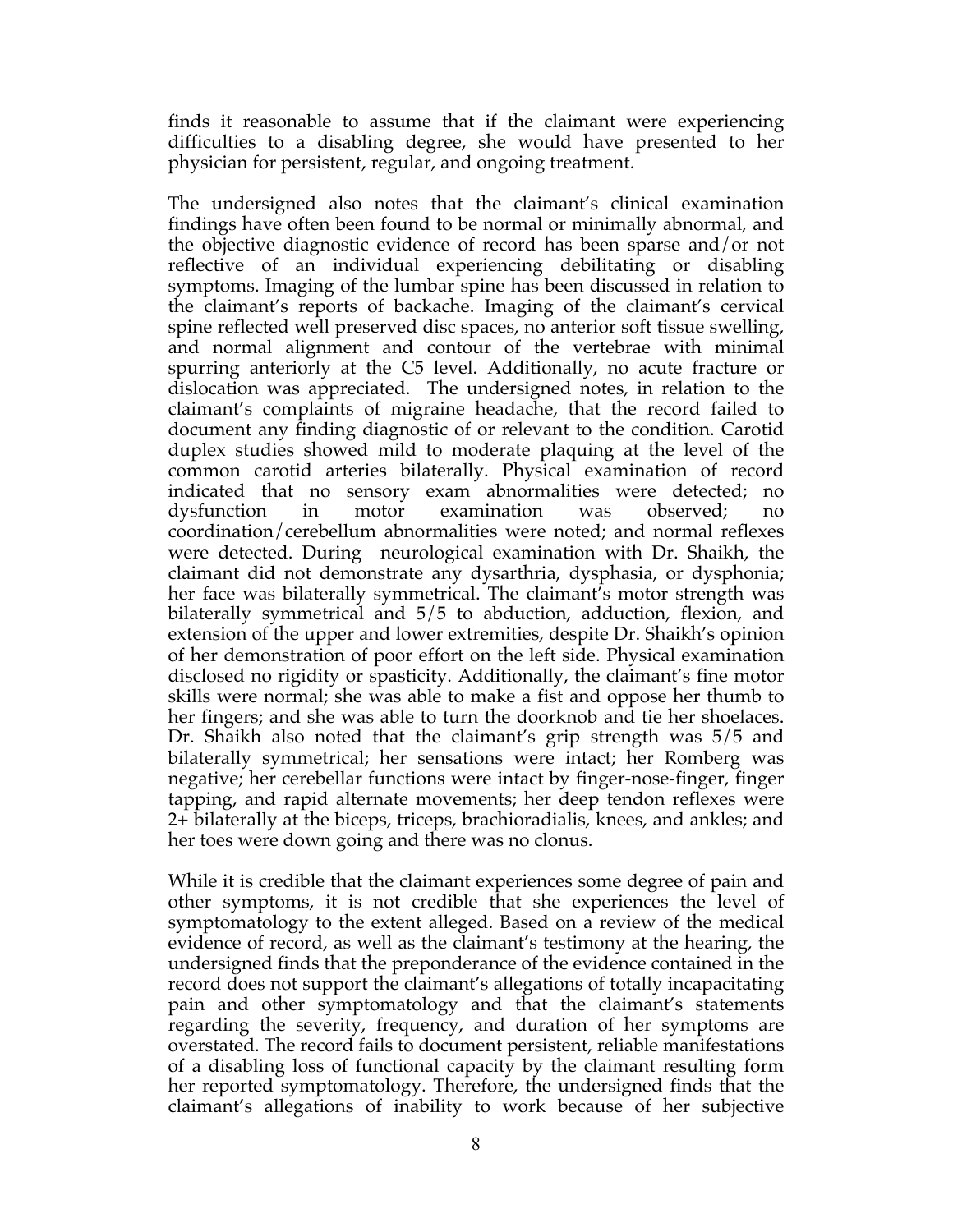symptoms are not fully credible, and all of the above factors lead the undersigned to a conclusion that the claimant's alleged symptoms and conditions are not of a disabling degree. After considering the entirety of the record, the undersigned concludes that the claimant would not be precluded from performing the physical and mental requirements of work activity on a regular and sustained basis.

# **6. The claimant is capable of performing past relevant work as a cleaner housekeeper. This work does not require the performance of work-related activities precluded by the claimant's residual functional capacity (20 CFR 404.1565 and 416.965).**

The claimant has past relevant work as a **cashier** (DOT# 211.462-010), unskilled work at the light exertional level; **cleaner housekeeper** (DOT# 325.687-014), unskilled work at the light exertional level; **short order cook**  (DOT# 313.374-014), semi-skilled work at the light exertional level; **industrial cleaner** (DOT# 381.687-018), unskilled work at the medium exertional level; and **flagger** (DOT# 372.667-022), unskilled work at the light exertional level. In comparing the claimant's residual functional capacity with the physical and mental demands of her work as a cleaner housekeeper, the undersigned finds that the claimant is able to perform it as actually and generally performed. Vocational expert testimony established that, based upon hypothetical question #1, the claimant's past relevant work as a cleaner housekeeper could be performed.

The undersigned is aware that other hypothetical questions were posed at the hearing that elicited different responses from the vocational expert. Those questions, however, contained residual functional capacities and/or hypothetical information that, upon further review of the credible record, are not accurate or have less evidentiary foundation. Accordingly, the vocational expert's responses thereto are of no probative value.

# **7. The claimant has not been under a disability, as defined in the Social Security Act, from October 16, 2010, through the date of this decision (20 CFR 404.1520(f) and 416.920(f)).**

(Tr. 41, 41-43, 43-44, 46 & 47-50 (internal citations omitted; emphasis in original).) The

Appeals Council affirmed the ALJ's decision (Tr. 1-4) and thus, the hearing decision

became the final decision of the Commissioner of Social Security.

# **DISCUSSION**

A claimant is entitled to an award of disability insurance benefits and supplemental security income when she is unable to engage in substantial gainful activity by reason of any medically determinable physical or mental impairment which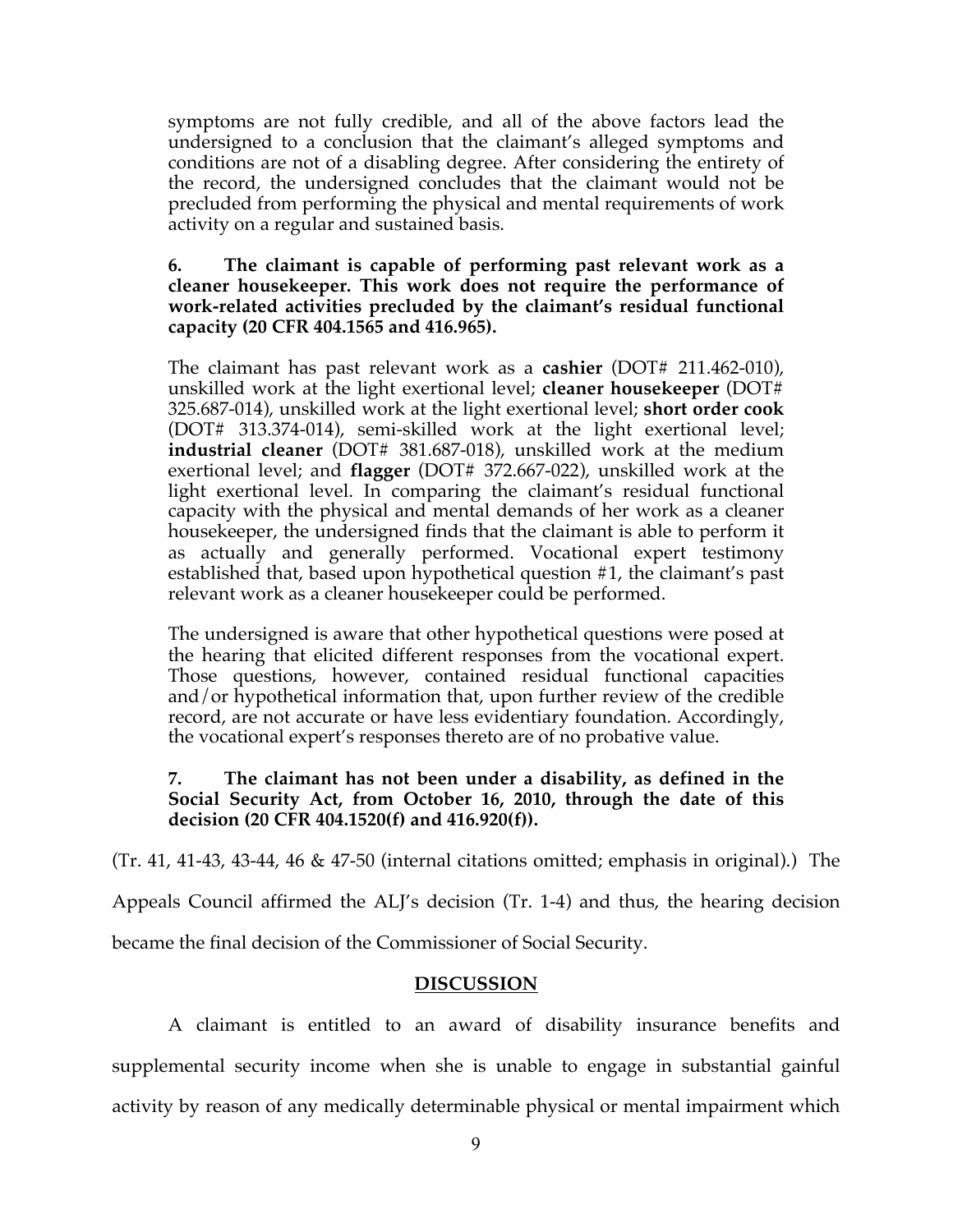can be expected to result in death or last for a continuous period of not less than 12 months. *See* 20 C.F.R. §§ 404.1505(a) & 416.905(a) (2013). In determining whether a claimant has met her burden of proving disability, the Commissioner follows a five-step sequential evaluation process. *See* 20 C.F.R. §§ 404.1520 & 416.920. At step one, if a claimant is performing substantial gainful activity, she is not disabled. 20 C.F.R. §§ 404.1520(b) & 416.920(b). At the second step, if a claimant does not have an impairment or combination of impairments that significantly limits her physical or mental ability to do basic work activities, she is not disabled. 20 C.F.R. §§ 404.1520(c) & 416.920(c). At step three, if a claimant proves that her impairments meet or medically equal one of the listed impairments set forth in Appendix 1 to Subpart P of Part 404, the claimant will be considered disabled without consideration of age, education and work experience. 20 C.F.R. §§ 404.1520(d)& 416.920(d). At the fourth step, if the claimant is unable to prove the existence of a listed impairment, she must prove that her physical and/or mental impairments prevent her from performing her past relevant work. 20 C.F.R. §  $404.1520(f)$  &  $416.920(f)$ . And at the fifth step, the Commissioner must consider the claimant's residual functional capacity, age, education, and past work experience to determine whether the claimant can perform other work besides past relevant work. 20 C.F.R.  $\S$  404.1520(g) & 416.920(g). Plaintiff bears the burden of proof through the first four steps of the sequential evaluation process, *see Bowen v. Yuckert,* 482 U.S. 137, 146 n.5, 107 S.Ct. 2287, 2294 n.5, 96 L.Ed.2d 119 (1987), and while the burden of proof shifts to the Commissioner at the fifth step of the process to establish other jobs existing in substantial numbers in the national economy that the claimant can perform, $2$  the

 $\overline{a}$ 

<sup>2</sup> *See, e.g., McManus v. Barnhart,* 2004 WL 3316303, \*2 (M.D. Fla. Dec. 14, 2004) ("The burden [] temporarily shifts to the Commissioner to demonstrate that 'other work' which the claimant can perform currently exists in the national economy.").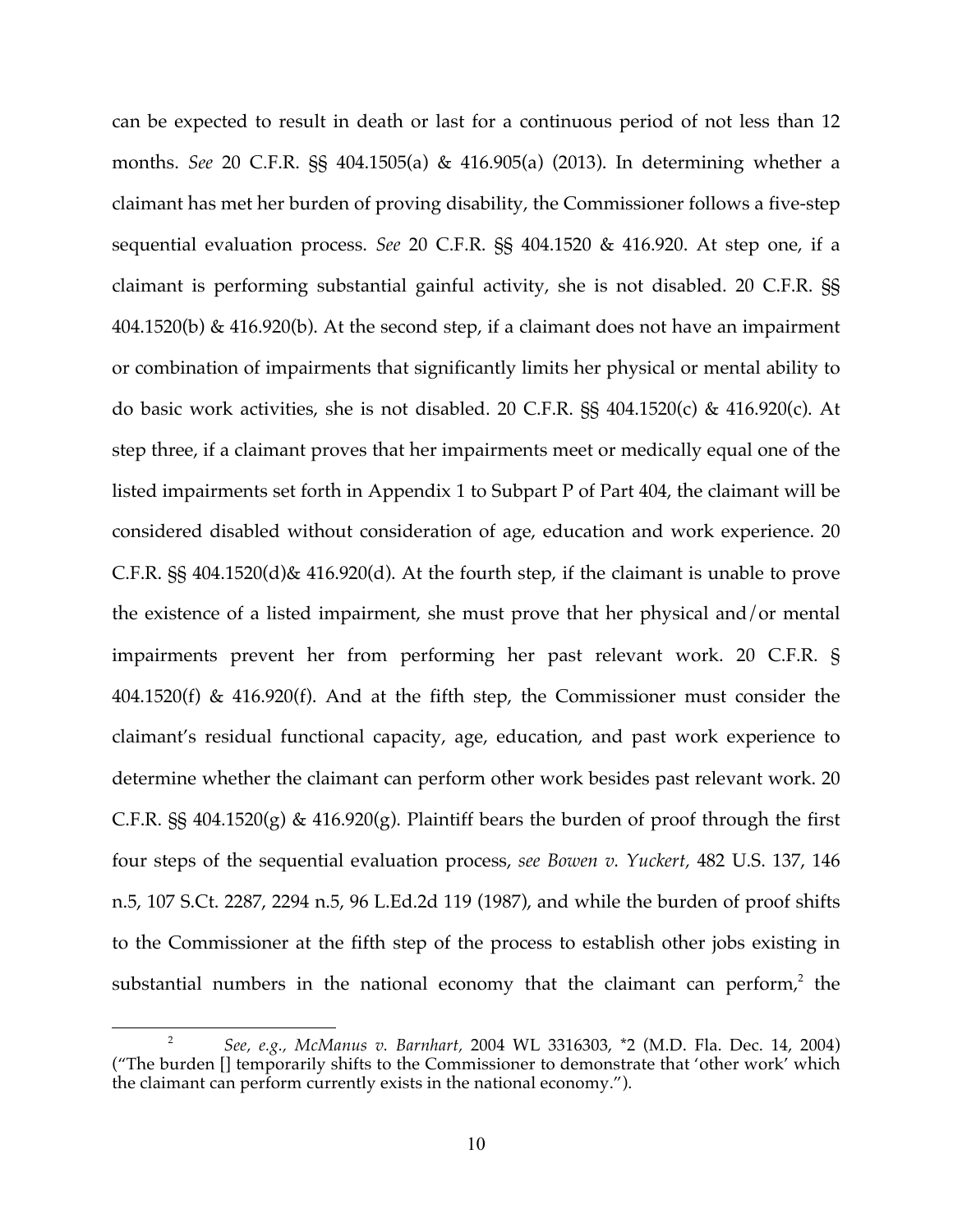ultimate burden of proving disability never shifts from the plaintiff, *see, e.g., Green v. Social Security Administration,* 223 Fed.Appx. 915, 923 (11th Cir. May 2, 2007) ("If a claimant proves that she is unable to perform her past relevant work, in the fifth step, 'the burden shifts to the Commissioner to determine if there is other work available in significant numbers in the national economy that the claimant is able to perform.'... Should the Commissioner 'demonstrate that there are jobs the claimant can perform, the claimant must prove she is unable to perform those jobs in order to be found disabled.'"). <sup>3</sup>

The task for the Magistrate Judge is to determine whether the Commissioner's decision to deny claimant benefits, on the basis that she is capable of performing her past relevant work as a cleaner/housekeeper, is supported by substantial evidence. Substantial evidence is defined as more than a scintilla and means such relevant evidence as a reasonable mind might accept as adequate to support a conclusion. *Richardson v. Perales*, 402 U.S. 389, 91 S.Ct. 1420, 28 L.Ed.2d 842 (1971). "In determining whether substantial evidence exists, we must view the record as a whole, taking into account evidence favorable as well as unfavorable to the Commissioner's] decision." *Chester v. Bowen, 792 F.2d 129, 131 (11th Cir. 1986).*<sup>4</sup> *). Courts are precluded, however,* from "deciding the facts anew or re-weighing the evidence." *Davison v. Astrue*, 370 Fed. App'x 995, 996 (11th Cir. Apr. 1, 2010) (per curiam) (citing *Dyer v. Barnhart*, 395 F.3d 1206, 1210 (11th Cir. 2005)). And, "[e]ven if the evidence preponderates against the Commissioner's findings, [a court] must affirm if the decision reached is supported by

 <sup>3</sup> "Unpublished opinions are not considered binding precedent, but they may be cited as persuasive authority." 11th Cir.R. 36-2.

This Court's review of the Commissioner's application of legal principles, however, is plenary. *Walker v. Bowen*, 826 F.2d 996, 999 (11th Cir. 1987).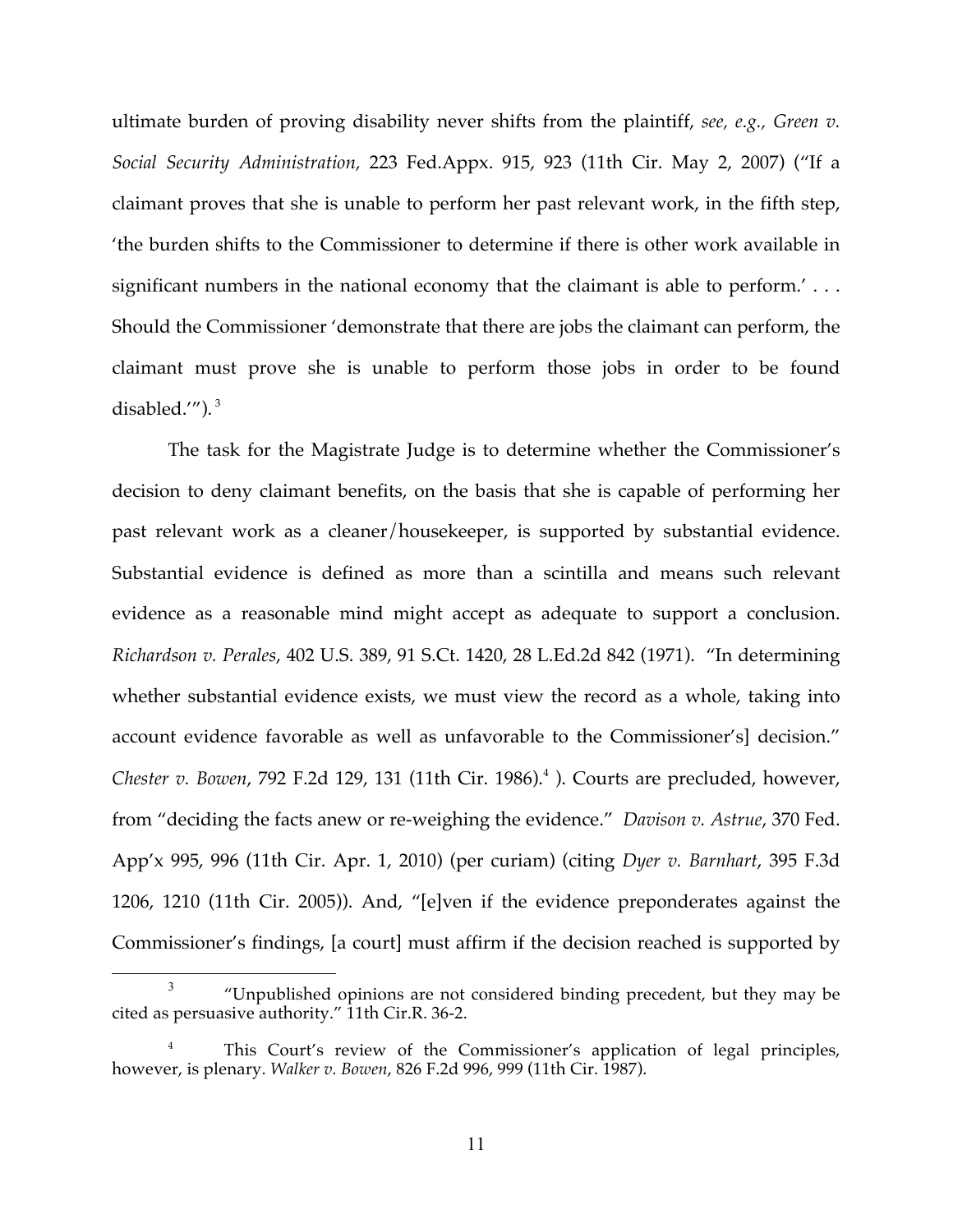substantial evidence." *Id.* (citing *Crawford v. Commissioner of Social Security*, 363 F.3d 1155, 1158-59 (11th Cir. 2004).

The plaintiff's sole argument in this case is that the ALJ committed reversible error in failing to give adequate and controlling weight to the opinion of plaintiff's treating physician, Dr. Kenneth Sherman, in violation of 20 C.F.R. §§ 404.1527 and 416.927, as well as SSR 96-2p. (Doc. 15, at 1.) More specifically, plaintiff contends that the ALJ erred in failing to accord controlling weight to the physical capacities evaluation ("PCE") and clinical assessment of pain ("CAP") forms completed by her treating family practitioner on June 13, 2011 (Tr. 347-349). (Doc. 15, at 3-6.)

The law in this Circuit is clear that an ALJ "'must specify what weight is given to a treating physician's opinion and any reason for giving it no weight, and failure to do so is reversible error.'" *Nyberg v. Commissioner of Social Security,* 179 Fed.Appx. 589, 590- 591 (11th Cir. May 2, 2006) (unpublished), quoting *MacGregor v. Bowen,* 786 F.2d 1050, 1053 (11th Cir. 1986) (other citations omitted). In other words, "the ALJ must give the opinion of the treating physician 'substantial or considerable weight unless "good cause" is shown to the contrary.'" *Williams v. Astrue,* 2014 WL 185258, \*6 (N.D. Ala. Jan. 15, 2014), quoting *Phillips v. Barnhart,* 357 F.3d 1232, 1240 (11th Cir. 2004) (other citation omitted); *see Nyberg, supra,* 179 Fed.Appx. at 591 (citing to same language from *Crawford v. Commissioner of Social Security,* 363 F.3d 1155, 1159 (11th Cir. 2004)).

Good cause is shown when the: "(1) treating physician's opinion was not bolstered by the evidence; (2) evidence supported a contrary finding; or (3) treating physician's opinion was conclusory or inconsistent with the doctor's own medical records." *Phillips v. Barnhart*, 357 F.3d 1232, 1241 (11th Cir. 2004). Where the ALJ articulate[s] specific reasons for failing to give the opinion of a treating physician controlling weight, and those reasons are supported by substantial evidence, there is no reversible error. *Moore* [*v. Barnhart*], 405 F.3d [1208,] 1212 [(11th Cir. 2005)].

*Gilabert v. Commissioner of Soc. Sec.*, 396 Fed. Appx. 652, 655 (11th Cir. Sept. 21, 2010) (per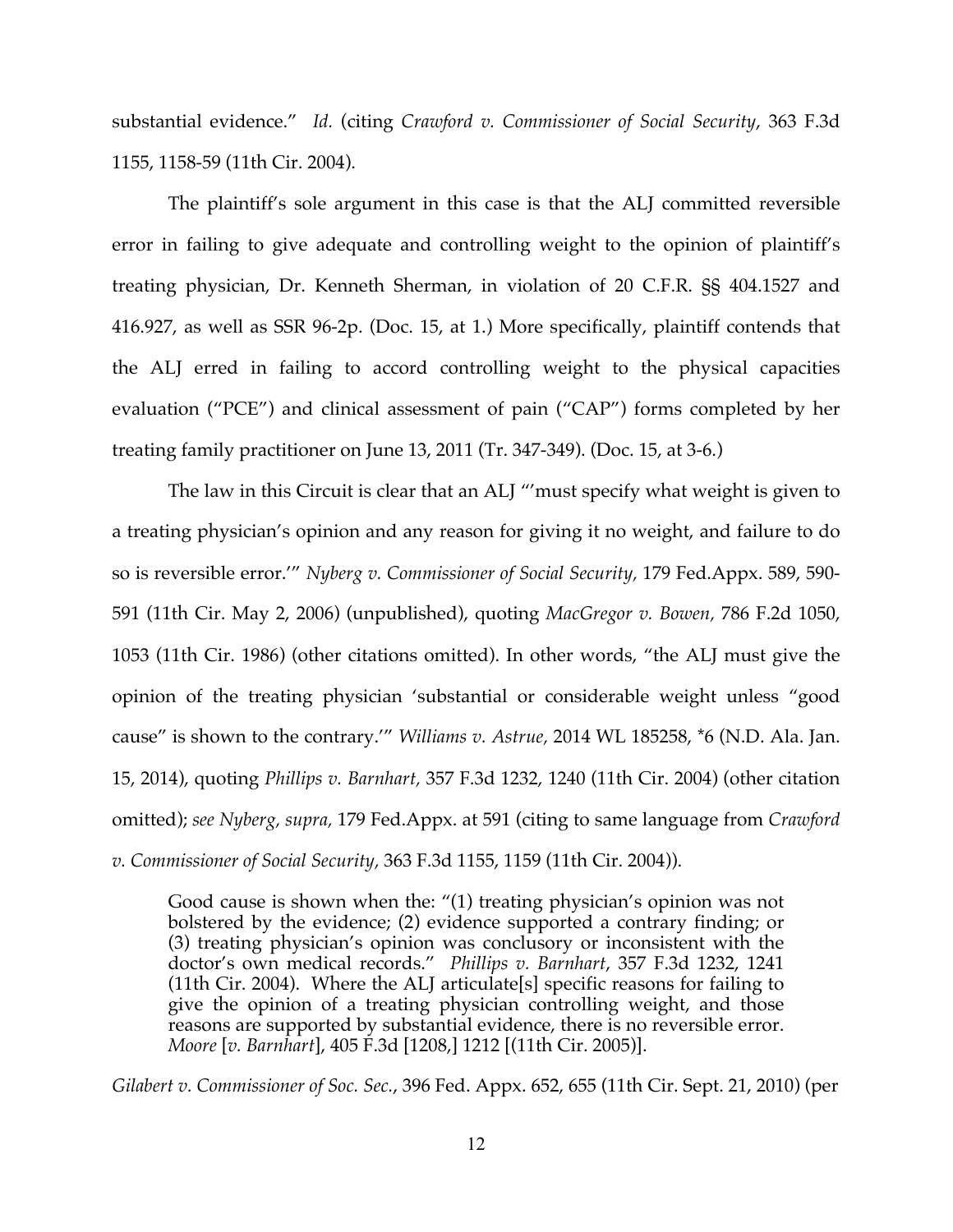curiam). Most relevant to this case, an ALJ's articulation of reasons for rejecting a treating source's RFC and pain assessments must be supported by substantial evidence. *See id.* ("Where the ALJ articulated specific reasons for failing to give the opinion of a treating physician controlling weight, and those reasons are supported by substantial evidence, there is no reversible error. In this case, therefore, the critical question is whether substantial evidence supports the ALJ's articulated reasons for rejecting Thebaud's RFC.") (citing *Moore v. Barnhart,* 405 F.3d 1208, 1212 (11th Cir. 2005)); *D'Andrea v. Commissioner of Social Security Admin.,* 389 Fed.Appx. 944, 947-948 (11th Cir. Jul. 28, 2010) (per curiam) (same).

In this case, the ALJ specifically determined that great weight could not be accorded numerous findings by Dr. Sherman reflected in the June 13, 2011 PCE and CAP.

The undersigned cannot grant great weight to the findings of Dr. Sherman in his physical capacities evaluation, in that the credible, objective record, including his own records from Mobile County Health Department, do not support the limitations he placed on the claimant's sitting, standing, and walking, as well as lifting and carrying. Additionally, the undersigned references Dr. Sherman's citation of "multiple TIA's" in Exhibit 10F and finds no evidence in the current record, including notations of Dr. Sherman, that the claimant experienced any difficulty with such condition. The findings with respect to pain made in his clinical assessment of pain evaluation are not documented to such a degree in Dr. Sherman's own treatment notations from Mobile County Health Department (or in any other documentation of record). Dr. Sherman also referenced stroke as an impairment in his physical capacities evaluation. Regarding the claimant's cerebrovascular accident, notations from Mobile County Health Department from mid November 2010 indicated that her stroke symptoms were resolving and that she had equal grip bilaterally. Only one notation from the health department documented abnormal physical findings regarding the claimant's post cerebrovascular accident, with the remainder failing to document ongoing difficulty related to stroke residuals. Further, the undersigned notes that a consultative evaluator with specialization in neurology, Dr. Shaikh, failed to conclude that the claimant experienced disabling or debilitating symptoms as a result of her stroke. Dr. Shaikh's neurological evaluation was thorough; his findings were primarily normal (with the exception of a mildly compromised tandem gait) and not indicative of an individual continuing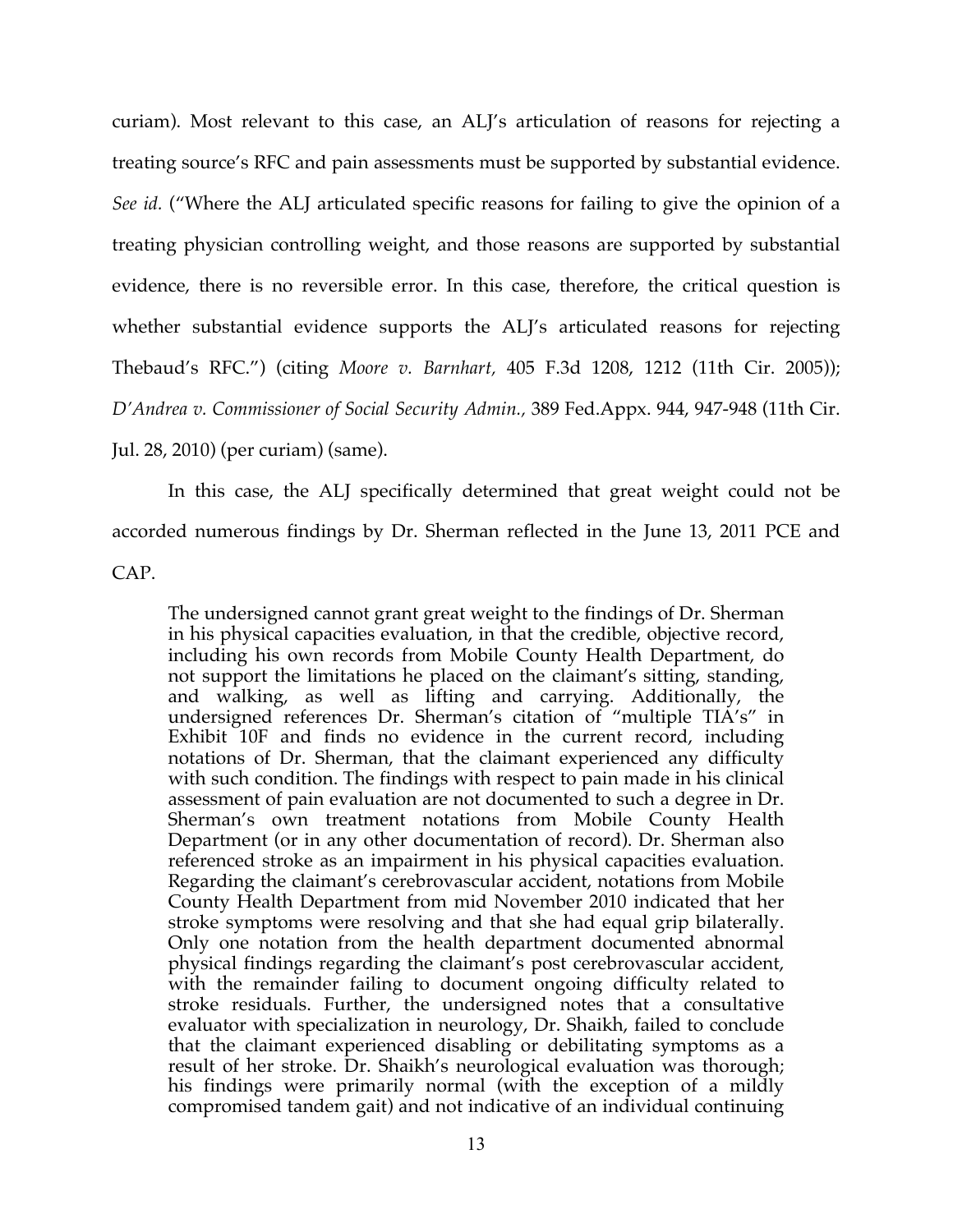to experience residual symptomatology related to a prior cerebrovascular accidence. Specifically, according to Dr. Shaikh, the claimant showed poor effort in touching the fingers to the toes and she limped and favored her left leg. However, he noted that she did not use any hand held assistive device and had a normal association of arm swings. He further noted that the claimant had been treated for *mild* left-sided weakness related to her lacunar sensory motor infarct. Regarding potential pain related impairments, the undersigned notes that Mobile County Health Department notations cited only an assessment of backache and reflected either normal musculoskeletal system findings or minimal abnormality; i.e., tenderness to palpation on one occasion and pain with palpation of the lower lumbar spine on another occasion. Imaging of the claimant's lumbar illustrated *minimal* spurring; no compression fracture or subluxation; and either a small intervertebral disc herniation or Schmorl's node at the superior endplate of the L2 level. During Dr. Shaikh's evaluation, examination of the claimant's spine disclosed no tenderness to palpation and a fairly normal range of motion. The claimant testified that she did not use a cane, braces, or splints.

(Tr. 47-48.) Thus, as is clear from the foregoing, the ALJ's articulated reasons for rejecting Dr. Sherman's CAP assessment and numerous findings on his PCE assessment are that the findings encompassed therein are not bolstered by the evidence of record, including the treating family practitioner's own medical records, all of which support contrary findings (*id.*). *See Gilabert, supra,* 396 Fed.Appx. at 655. The Court finds the ALJ's articulated reasons for rejecting Dr. Sherman's CAP and specific PCE findings supported by substantial evidence.

The medical evidence reflects that Loyd was hospitalized on October 16, 2010, and treated over the course of the next several days for a sensory motor lacunar stroke affecting the left side of her body. (Tr. 241-249.) On admission, the claimant did have some noticeable mild left-sided weakness but no other serious neurological deficits. (*Id*. at 241 & 242.) The consulting neurologist, Dr. William Denson, performed a neurological examination that revealed the following:

This is an alert, cooperative white female in no acute distress. Speech is normal. Pupils are 2.5 mm and symmetrically reactive to light. Visual fields are full, and she is not extinguished. Extraocular movements intact without nystagmus. Facial sensation is slightly reduced to light touch on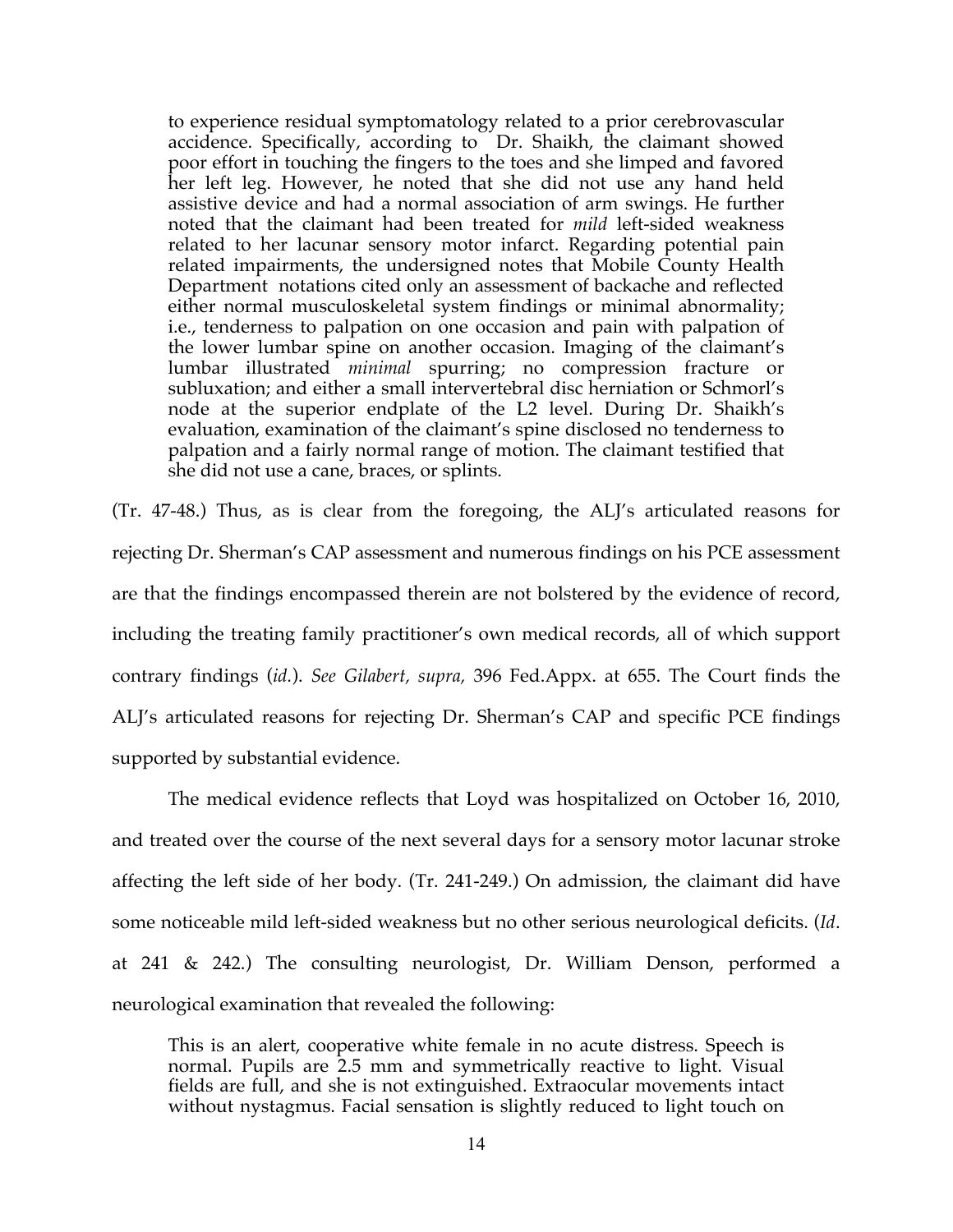the left. There is minimal effacement to left nasolabial fold. Tongue and palate are midline. Neck supple. On motor testing, there is a very mild left hemiparesis with  $4+/5$  strength noted on the legs and she could easily oppose gravity. There is a very mild pronator drift to extended left arm. Ocular movements are mildly slowed when compared to the right. Light touch and pinprick are mildly reduced in the left arm and intact in the left leg. DTRs were 0-1+ bilaterally. Plantar responses are flexor. No tremor or ataxia.

(Tr. 245.) Loyd's condition significantly improved over the next forty-eight (48) hours and she was discharged from the hospital on October 19, 2010. (Tr. 246.) Plaintiff's treating family practitioner at the Mobile County Health Department, Dr. Kenneth Sherman, treated plaintiff one week later, on October 26, 2010 (Tr. 268-269), and another two times over the course of the next eight months before completion of the aforementioned PCE and CAP (*compare* Tr. 262-267 *with* Tr. 347-349 & 354-356). Although Dr. Sherman's office notes from October 26, 2010 reference "residual left side weakness[]" (Tr. 268), the neurological exam was normal (Tr. 269 ("No sensory exam abnormalities were noted. [] A motor exam demonstrated no dysfunction. [] No coordination/cerebellum abnormalities were noted.")). <sup>5</sup> Some three and one-half months later, on February 14,  $2011^6$  --after noting plaintiff had decided to apply for disability, would bring in a form to be filled out, and that he would "assist as much as possible"—Dr. Sherman's neurological exam revealed several abnormal findings (Tr. 263 ("*Speech:* [] Demonstrated sound distortions. *Motor:* [] Strength was reduced [o]n the left side. *Coordination/Cerebellum:* [] Incoordination on the left side. [] Past-pointing was seen. *Balance:* [] Limited.")). Two weeks later, on March 1, 2011, however, Dr. Sherman's

<sup>&</sup>lt;sup>5</sup> Sherman's examination of plaintiff's back revealed merely some tenderness to palpation. (Tr. 269.)

<sup>6</sup> In the interim, Certified Registered Nurse Practitioner Andrea S. Pitts observed on November 15, 2010 that plaintiff's stroke symptoms were resolving as Loyd demonstrated equal grip bilaterally. (Tr. 265.)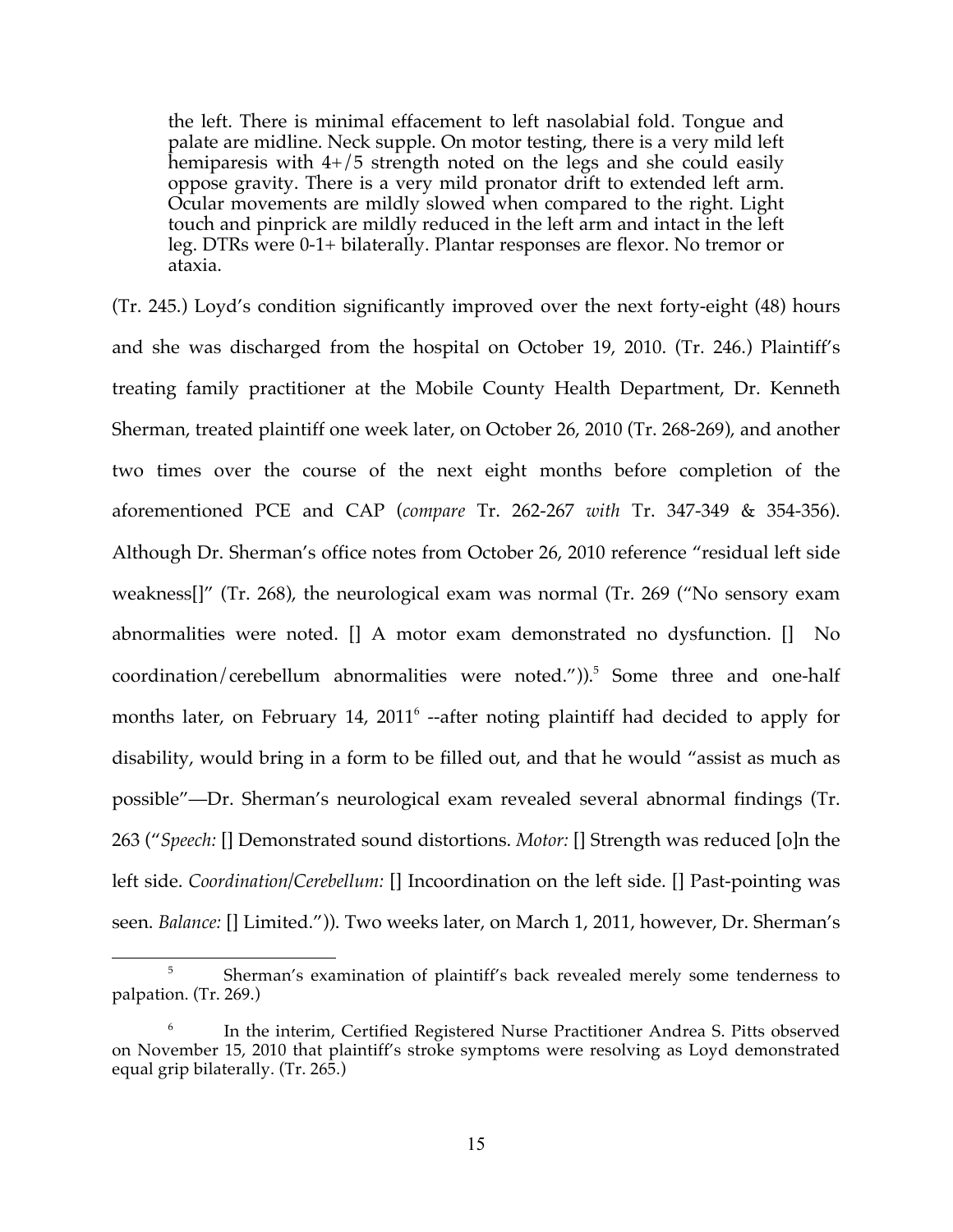office notes contain no mention of a neurological exam or abnormal findings, the sole focus of plaintiff's visit being her complaints of bad headaches.  $(Tr. 262.)^7$  Most importantly, when Dr. Sherman completed the PCE and CAP on June 13, 2011 (Tr. 347- 349), the completion of those forms and refilling Loyd's prescriptions were the sole focuses of plaintiff's visit (Tr. 355 ("The Chief Complaint is: Rx refill. [N]eeds forms filled out.")), there being no physical examination of plaintiff by Dr. Sherman (*see id*. (reflecting as the sole physical findings plaintiff's vital signs obtained by the nurse)).

The foregoing review of Dr. Sherman's pertinent medical records reflect few abnormal objective findings and nothing about those abnormal findings on February 14, 2011 support a determination that those abnormalities persisted on June 13, 2011 so as to support the sitting, standing, walking, and lifting/carrying limitations reflected on the PCE.<sup>8</sup> Moreover, no objective findings contained in the remainder of the pertinent

<sup>7</sup> Dr. Mark Pita's April 13, 2011, examination notes reveal no neurological exam, presumably due to plaintiff's chief complaint being low back pain. (Tr. 356-358.) Indeed, Dr. Pita made no mention of plaintiff's October 2010 stroke. (*See id.* at 357.) Moreover, Pita's notes contain no objective abnormal findings on examination of the back. (*See id.*)

<sup>&</sup>lt;sup>8</sup> Moreover, based on the very limited office notes supplied by Dr. Sherman on June 13, 2011, it appears that the treating family practitioner based the CAP findings (Tr. 348- 349) upon Loyd's complaints of low back pain (*compare id. with* Tr. 355 (containing plaintiff's June 13, 2011 allegations that her low back pain was 8 on a 10-point scale and the pain was persistent, sharp, dull, burning and throbbing)). However, Dr. Sherman's previous office notes contain but one position objective sign of back pain—tenderness to palpation (Tr. 269)—that is certainly not enough information supportive of the CAP findings. Moreover, no other evidence in the record supports such CAP findings. (*See* Tr. 319 ("No tenderness to palpation [of spine] and fairly normal range of motion."); Tr. 321 (noting poor effort by plaintiff in range of motion testing of the spine); Tr. 353 (on October 3, 2011, Dr. Pita noted plaintiff's musculoskeletal system was normal); Tr. 365 (x-rays of the lumbar spine revealed minimal spurring and small intervertebral disc herniation or Schmorl's node at the superior endplate of L2); Tr. 366-367 (February 2, 2012 exam by Dr. Pita revealed pain with palpation of lower lumbar spine but that pain was reported or found to be only a 3 on a 10-point scale).) Finally, there is nothing about plaintiff's low back ailment—described by all physicians at the Mobile County Health Department as a "backache"—which could reasonably be expected to cause the pain described by Dr. Sherman on the June 13, 2011 CAP, in large measure because of plaintiff's described activities of daily living (Tr. 77-78 (plaintiff's testimony that she is capable of driving and does drive despite the fact her license has been suspended, she attends church and visits her daughter and grandson, and occupies herself daily with TV, reading, and videogames on the (Continued)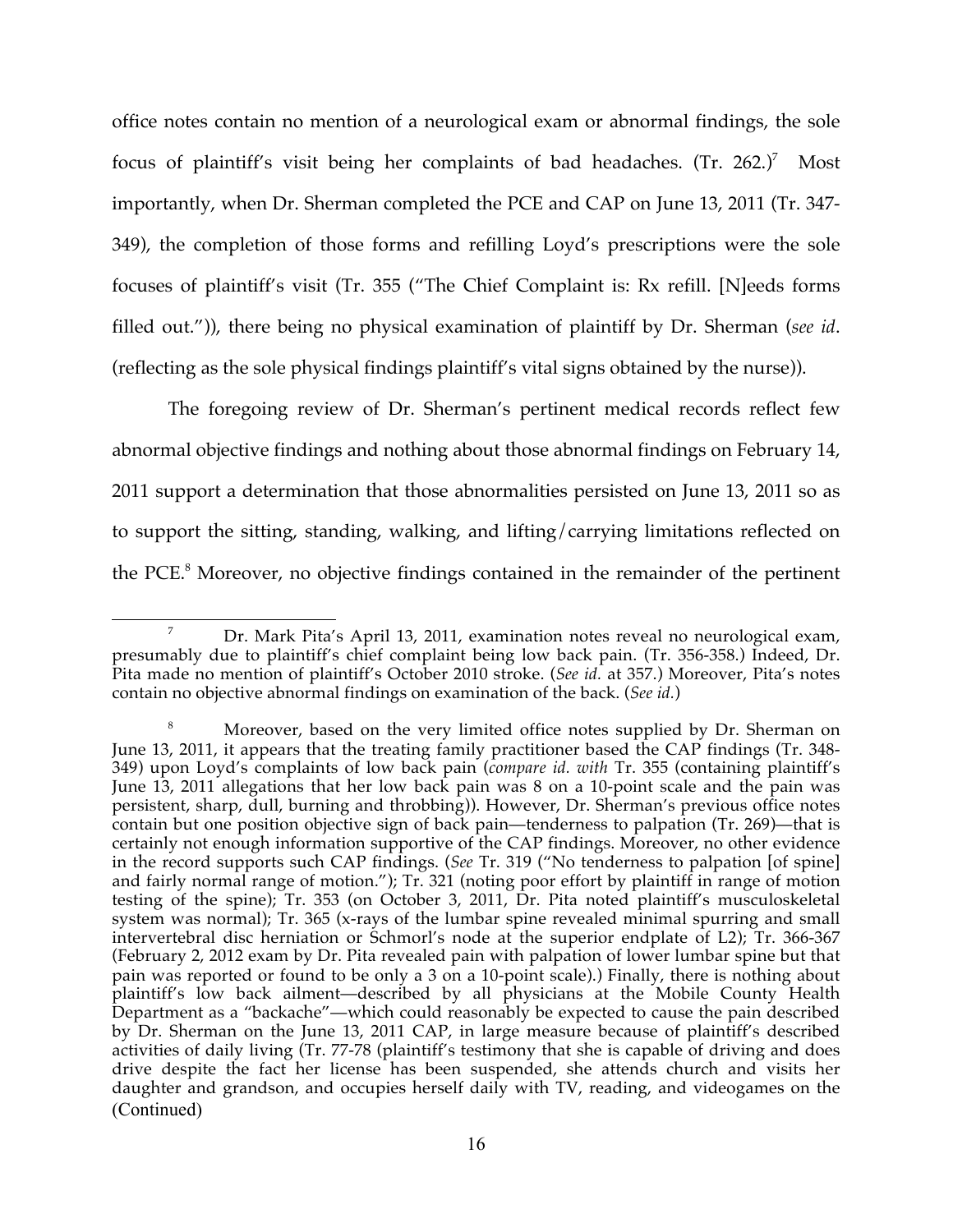medical evidence support the sitting, walking, standing, and lifting/carrying limitations reflected on Dr. Sherman's PCE. Indeed, the detailed neurological examination conducted by consulting neurologist Dr. Ilyas A. Shaikh on April 22, 2011 was essentially normal. (Tr. 320 ("Ms. Loyd . . . does not demonstrate any dysarthria, dysphasia or dysphonia. Face is bilaterally symmetrical. Tongue and uvula are midline. Pupils are bilaterally symmetrical and reactive to light. Extra-ocular movements are intact. Funduscopic examination shows bilateral sharp disc margins. There is no ptosis. Hearing is bilaterally intact. . . . Motor strength is bilaterally symmetrical and 5/5 to abduction, adduction, flexion and extension of upper and lower extremities despite demonstrating poor effort on the left side. There is no rigidity or spasticity. Fine motor skills are normal. She is able to make a fist and oppose thumb to fingers. She is able to turn the door knob and tie her shoelaces. Her grip strength is 5/5 and bilaterally symmetrical. . . . Sensations are intact to pin prick, light touch, proprioception, and temperature. Romberg is negative. . . . Cerebellar functions are intact by finger nose finger, finger tapping and rapid alternate movements. . . . Deep tendon reflexes are 2+ bilaterally at biceps, triceps, brachioradialis, knees and ankles. Her toes are down going and there is no clonus. . . . She is able to stand on her heels and toes. Her tandem gait is mildly compromised. She showed poor effort in touching the fingers to the toes. She limps and favors her left leg. She is not using any hand held assistive device. She has normal association of hand swings.").) Moreover, the consulting psychologist, Dr. Kenneth Starkey, observed in his April 27, 2011 report that though plaintiff complained

 $\overline{a}$ 

computer)) and maintenance of a fairly constant weight (Tr. 61 (plaintiff's testimony that her weight stays around 146 pounds)). Accordingly, the Court finds that the ALJ did not err in rejecting Dr. Sherman's CAP findings.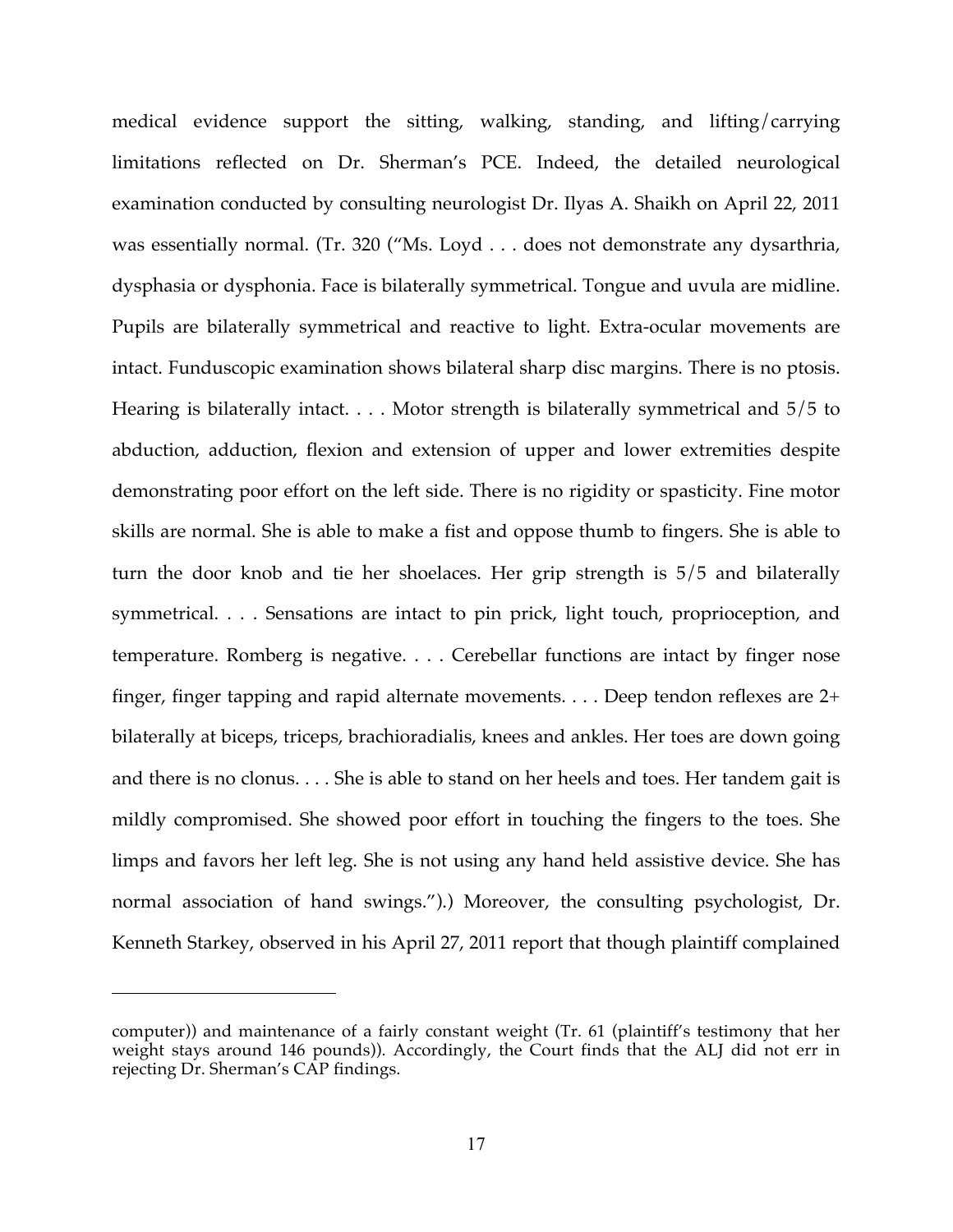of left arm and leg weakness, she did not demonstrate those deficits during their "meeting[.]" (Tr. 324.) Finally, Dr. Pita's examination findings from October 3, 2011 and February 2, 2012 reflect no abnormal findings on neurological examination. (*Compare* Tr. 353 ("*Cranial Nerves:* [] Normal. *Motor:* [] A motor exam demonstrated no dysfunction. *Coordination/Cerebellum:* [] No coordination/cerebellum abnormalities were noted.") *with* Tr. 367 (same).) Thus, the ALJ did not commit reversible error in rejecting the sitting, standing, walking, and lifting/carrying limitations found by Dr. Sherman on the June 13, 2011 PCE, her reasons for rejecting those limitations being supported by substantial evidence.<sup>9</sup>

Because plaintiff raises no other issues, the Commissioner's fourth-step determination is due to be affirmed. *Compare Green, supra,* 223 Fed.Appx. at 923 ("[T]he burden lies with the claimant to prove her disability. . . . In the fourth step of that analysis, the ALJ determines the claimant's RFC and her ability to return to her past relevant work.") *with Land v. Commissioner of Social Security,* 494 Fed.Appx. 47, 48 (11th Cir. Oct. 26, 2012) ("'The burden is primarily on the claimant to prove that he is disabled, and therefore entitled to receive Social Security disability benefits.'") and *Conner v. Astrue,* 415 Fed.Appx. 992, 995 (11th Cir. Feb. 28, 2011) ("An individual who files an application for Social Security Disability . . . Benefits must prove that she is disabled.").

#### **CONCLUSION**

 $\overline{a}$ 

<sup>&</sup>lt;sup>9</sup> Indeed, even if plaintiff still experiences a modicum of residual mild left-sided weakness (*see* Tr. 320 ("Despite her neurological examination being fairly normal she continues to demonstrate left sided weakness.")), such weakness was fairly contemplated in the hypothetical question posed to the vocational expert (*see* Tr. 83-84) and would not prevent the right-hand dominate plaintiff (*see* Tr. 61) from performing her past relevant work as a cleaner/housekeeper (*compare* Tr. 84 *with* Tr. 46-50).